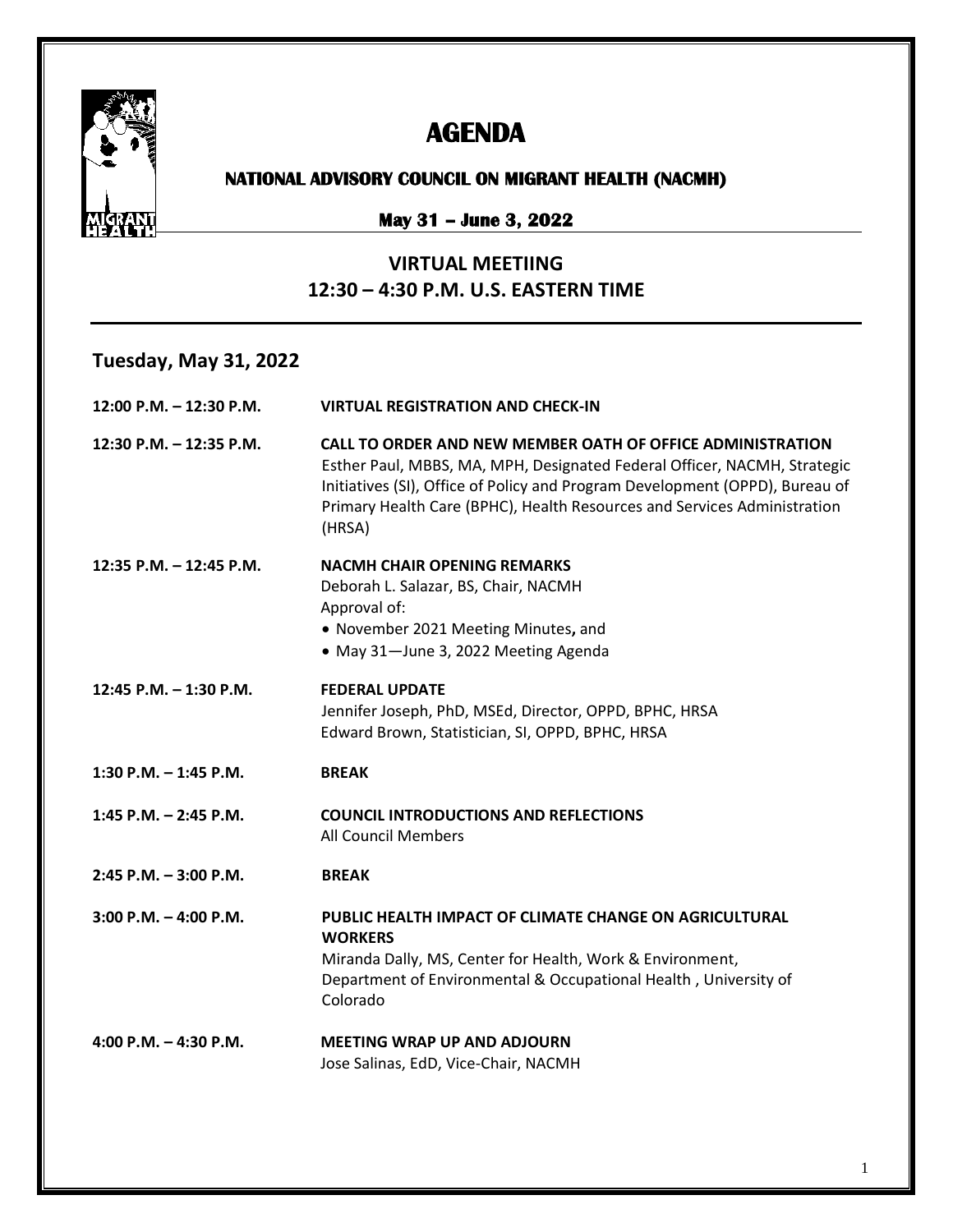### **Wednesday, June 1, 2022**

| 12:00 P.M. - 12:30 P.M.   | <b>VIRTUAL REGISTRATION AND CHECK-IN</b>                                                                                                                                                                                                                                                                                                |
|---------------------------|-----------------------------------------------------------------------------------------------------------------------------------------------------------------------------------------------------------------------------------------------------------------------------------------------------------------------------------------|
| 12:30 P.M. - 12:35 P.M.   | <b>NACMH CHAIR WELCOME</b><br>Deborah L. Salazar, BS, Chair, NACMH                                                                                                                                                                                                                                                                      |
| 12:35 P.M. - 1:20 P.M.    | NATIONAL ASSOCIATION OF COMMUNITY HEALTH CENTERS (NACHC)<br><b>UPDATE</b><br>Rachel A. Gonzales-Hanson, Interim President and Chief Executive Officer<br>(CEO), NACHC                                                                                                                                                                   |
| 1:20 P.M. $-$ 1:30 P.M.   | <b>BREAK</b>                                                                                                                                                                                                                                                                                                                            |
| 1:30 P.M. $-$ 2:45 P.M.   | <b>PANEL PRESENTATION: ADDRESSING VACCINE HESITANCY IN MIGRANT</b><br>AND SEASONAL AGRICULTURAL WORKERS<br>Eva Galvez, MD, Virginia Garcia Memorial Health Center, OR<br>Alma Galván, MHC, Senior Program Manager, Migrant Clinicians Network<br>Ed Franchi, Director, Agricultural Worker Program, Keystone Rural Health<br>Center, PA |
| $2:45$ P.M. $-3:00$ P.M.  | <b>BREAK</b>                                                                                                                                                                                                                                                                                                                            |
| $3:00$ P.M. $-$ 4:00 P.M. | <b>HOUSING AND HEALTH DISPARITIES: ADDRESSING THE PUBLIC HEALTH</b><br><b>IMPACT ON MIGRANT AND SEASONAL AGRICULTURAL WORKERS</b><br>Carmen Amignon, Council Member, NACMH - Moderator<br>Sara A. Quandt, PhD, Professor, Wake Forest School of Medicine<br>Michelle D. Gonzalez, MPA, President and CEO, TrueCare, CA                  |
| 4:00 P.M. $-$ 4:20 P.M.   | <b>PUBLIC COMMENTS</b>                                                                                                                                                                                                                                                                                                                  |
| $4:20P.M. - 4:30P.M.$     | <b>MEETING WRAP UP AND ADJOURN</b><br>Deborah L. Salazar, BS, Chair, NACMH                                                                                                                                                                                                                                                              |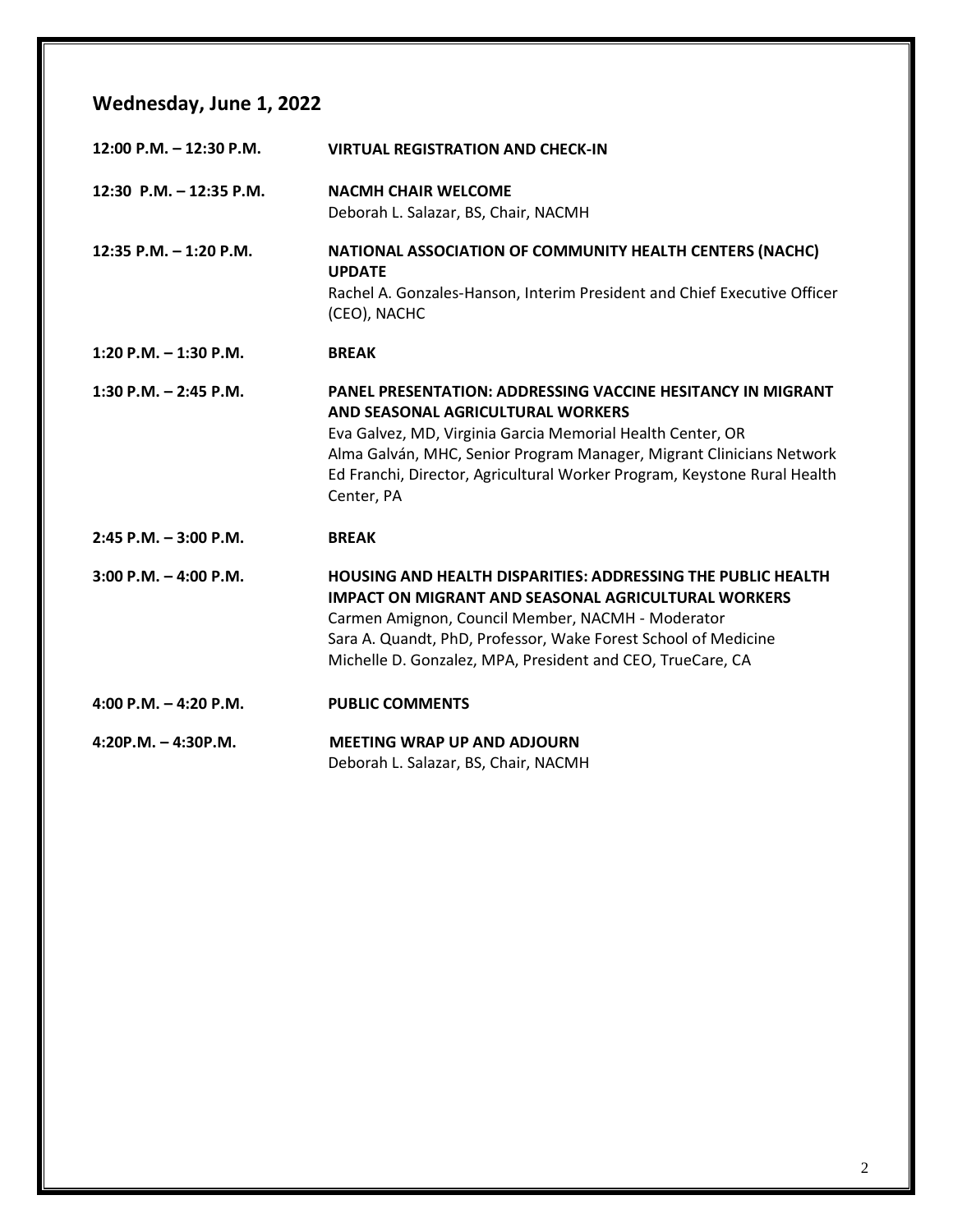## **Thursday, June 2, 2022**

| $12:00$ P.M. $-12:30$ P.M. | <b>VIRTUAL REGISTRATION AND CHECK-IN</b>                                   |
|----------------------------|----------------------------------------------------------------------------|
| 12:30 P.M. $-$ 12:45 P.M.  | <b>RECAP FROM PREVIOUS DAY</b><br>Jose Salinas, EdD, Vice-Chair, NACMH     |
| 12:45 P.M. $-$ 1:00 P.M.   | <b>TESTIMONIES SESSION GROUND RULES</b><br>Donalda Dodson, Member, NACMH   |
| $1:00$ P.M. $- 2:30$ P.M.  | <b>TESTIMONIES</b><br>Migrant and Seasonal Agricultural Workers            |
| $2:30$ P.M. $- 2:40$ P.M.  | <b>BREAK</b>                                                               |
| $2:40$ P.M. $-3:40$ P.M.   | <b>TESTIMONIES</b><br>Migrant and Seasonal Agricultural Workers            |
| $3:40$ P.M. $-3:50$ P.M.   | <b>BREAK</b>                                                               |
| $3:50$ P.M. $-$ 4:50 P.M.  | <b>TESTIMONIES</b><br>Migrant and Seasonal Agricultural Workers            |
| 4:50 P.M. $-$ 5:00 P.M.    | <b>MEETING WRAP UP AND ADJOURN</b><br>Deborah L. Salazar, BS, Chair, NACMH |